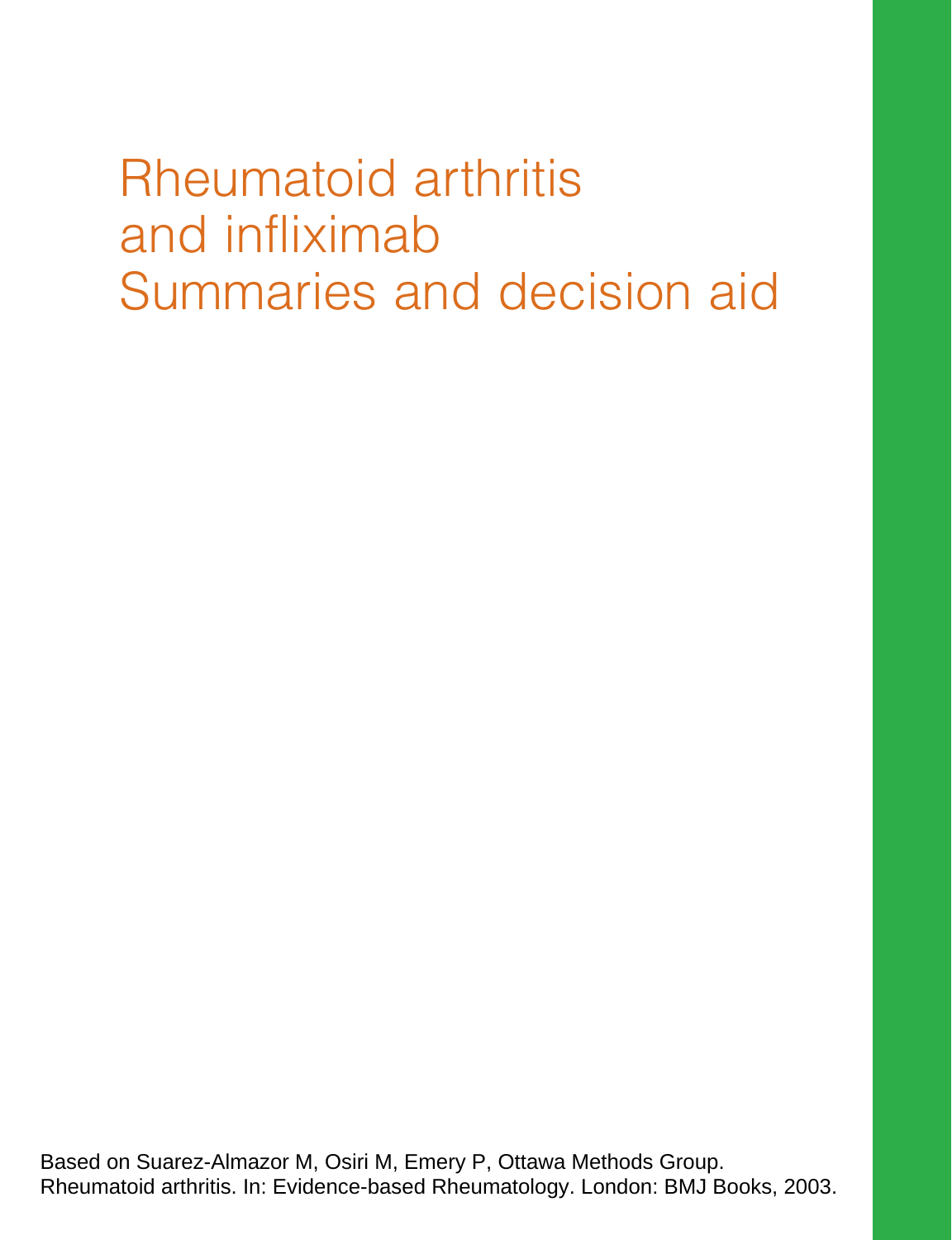# **Information about rheumatoid arthritis and treatment**

#### **What is rheumatoid arthritis?**

Rheumatoid arthritis is a disease in which the body's immune system attacks its own healthy tissues. The attack happens mostly in the joints of the feet and hands, causing redness, pain, swelling, and heat around the joint. There also can be damage to cartilage, bone, tendons, and ligaments. The pain and damage from rheumatoid arthritis limits people's ability to do daily activities at home and work and affects their wellbeing.

The pain and swelling sometimes gets worse and then gets better on its own. However, if the disease progresses or if it is moderate or severe rheumatoid arthritis and is not treated, it may result in:

- limited daily activities permanent damage to joints
	-
- 
- deformed joints need for surgery.

#### **What can I do on my own to manage my disease?**

 $\checkmark$  exercise  $\checkmark$  hot/cold packs  $\checkmark$  relaxation  $\checkmark$  activity with less stress on joints

#### **What treatments are used for rheumatoid arthritis?**

Four kinds of treatment may be used alone or together. The common (generic) names of treatment are shown below:

- 1. Pain medicine, aspirin, and non-steroidal anti-inflammatory drugs (NSAIDs)
	- Acetylsalicylic acid Ibuprofen Piroxicam
		-
	- Acetaminophen Indomethacin Rofecoxib
- - Celecoxib Ketoprofen Sulindac
- - Diclofenac Naproxen Naproxen Tenoxicam
	- Etodolac
- 2. Disease modifying antirheumatic drugs (DMARDs)
	-
	-
	-
	-
	- Cyclophosphamide
- 3. Biologic agents
	-
	- Infliximab
- 
- Chloroquine Minocycline
	-
- Antimalarials Ciclosporin Parenteral gold
- Auranofin Leflunomide Penicillamine
- Azathioprine Methotrexate Sulphasalazine
- Etanercept Adalimimab Anakinra
- 4. Oral corticosteroids
	- Prednisolone Prednisone
		-

#### **What about other treatments I have heard about?**

There is not enough evidence about the effects of some treatments. Other treatments do not work. For example:

- 
- 
- Acupuncture • Ultrasound Thermotherapy
- 
- Electropuncture Electrical stimulation.
- **What are my choices? How can I decide?**

Treatment for your disease will depend on your condition. You need to know the good points (pros) and the bad points (cons) about each treatment before you can decide.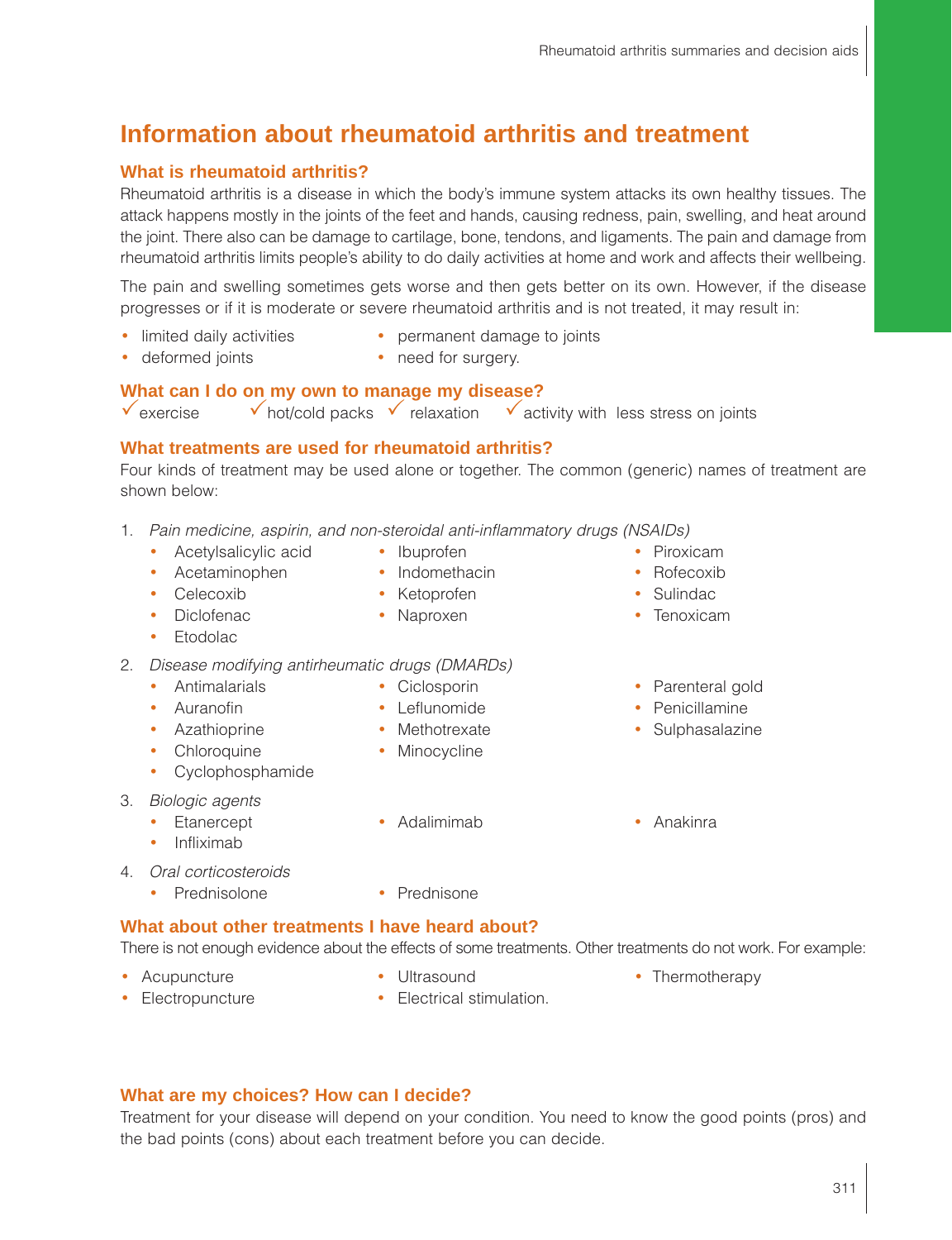# **Rheumatoid arthritis (RA) decision aid**

# **Should I take infliximab?**

This guide can help you make decisions about the treatment your doctor is asking you to consider.

It will help you to:

- 1. Clarify what you need to decide.
- 2. Consider the pros and cons of different choices.
- 3. Decide what role you want to have in choosing your treatment.
- 4. Identify what you need to help you make the decision.
- 5. Plan the next steps.
- 6. Share your thinking with your doctor.

### **Step 1: Clarify what you need to decide What is the decision?**

Should I start taking infliximab when methotrexate alone is not working to control rheumatoid arthritis?

Infliximab is an intravenous (IV) injection given at set times every few weeks.

# **When does this decision have to be made? Check √one**

| y within day |
|--------------|
|--------------|

 $\mathsf{w}\mathsf{s}$  within weeks within months

#### How far along are you with this decision? Check √one

 $\Box$  I have not thought about it yet

I am considering the choices

I am close to making a choice

 $\Box$  I have already made a choice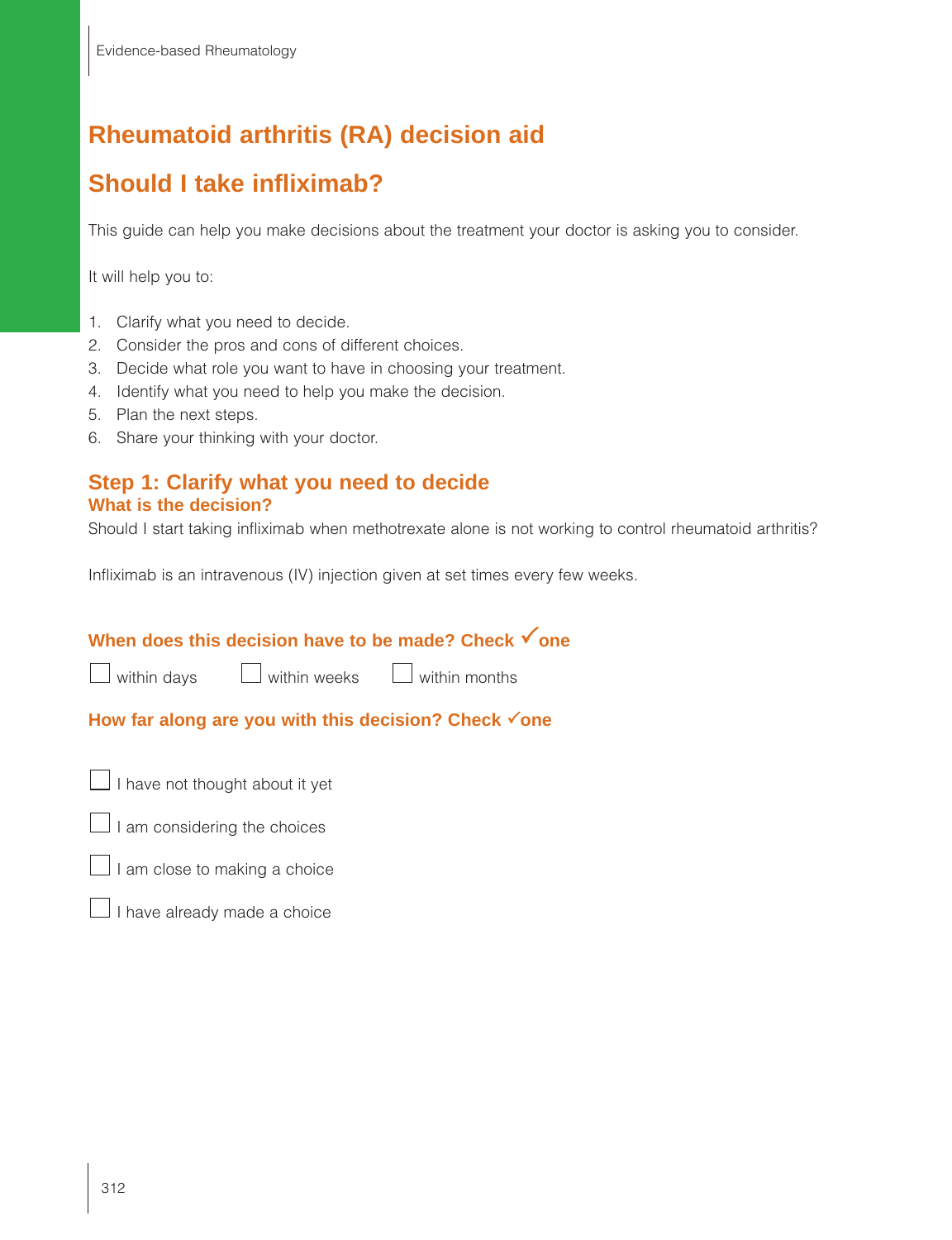### **Step 2: Consider the pros and cons of different choices What does the research show?**

Infliximab is classified as: Trade-off between benefits and harms

There is "Gold" level evidence from 2 studies of 428 people with rheumatoid arthritis. The studies tested infliximab and lasted 6 months to 1 year. These studies found pros and cons that are listed in the chart below.

#### **What do I think of the pros and cons of infliximab?**

- 1. Review the common pros and cons.
- 2. Add any other pros and cons that are important to you.
- 3. Show how important each pro and con is to you by circling from one (\*) star if it is a little important to you, to up to five (\*\*\*\*\*) stars if it is very important to you.

| PROS AND CONS OF INFLIXIMAB TREATMENT                                                                                       |                                       |  |  |  |  |
|-----------------------------------------------------------------------------------------------------------------------------|---------------------------------------|--|--|--|--|
| <b>PROS</b><br>(number of people affected)                                                                                  | <b>How important</b><br>is it to you? |  |  |  |  |
| Improves pain and function<br>41 out of 100 people are helped<br>at least a little<br>31 out of 100 people are helped a lot | * * * * *                             |  |  |  |  |
| Slows progress of disease<br>X-rays are better in 47 out of<br>100 people                                                   | * * * * *                             |  |  |  |  |
| Works within weeks rather<br>than months<br>Other pros:                                                                     | * * * * *<br>$* * * * * *$            |  |  |  |  |
|                                                                                                                             |                                       |  |  |  |  |
|                                                                                                                             |                                       |  |  |  |  |

## **What do you think about taking infliximab? Check one**

Willing to consider this treatment Unsure Not willing to consider this treatment

Pros are more important to me than the Cons Cons are more important to me than the Pros